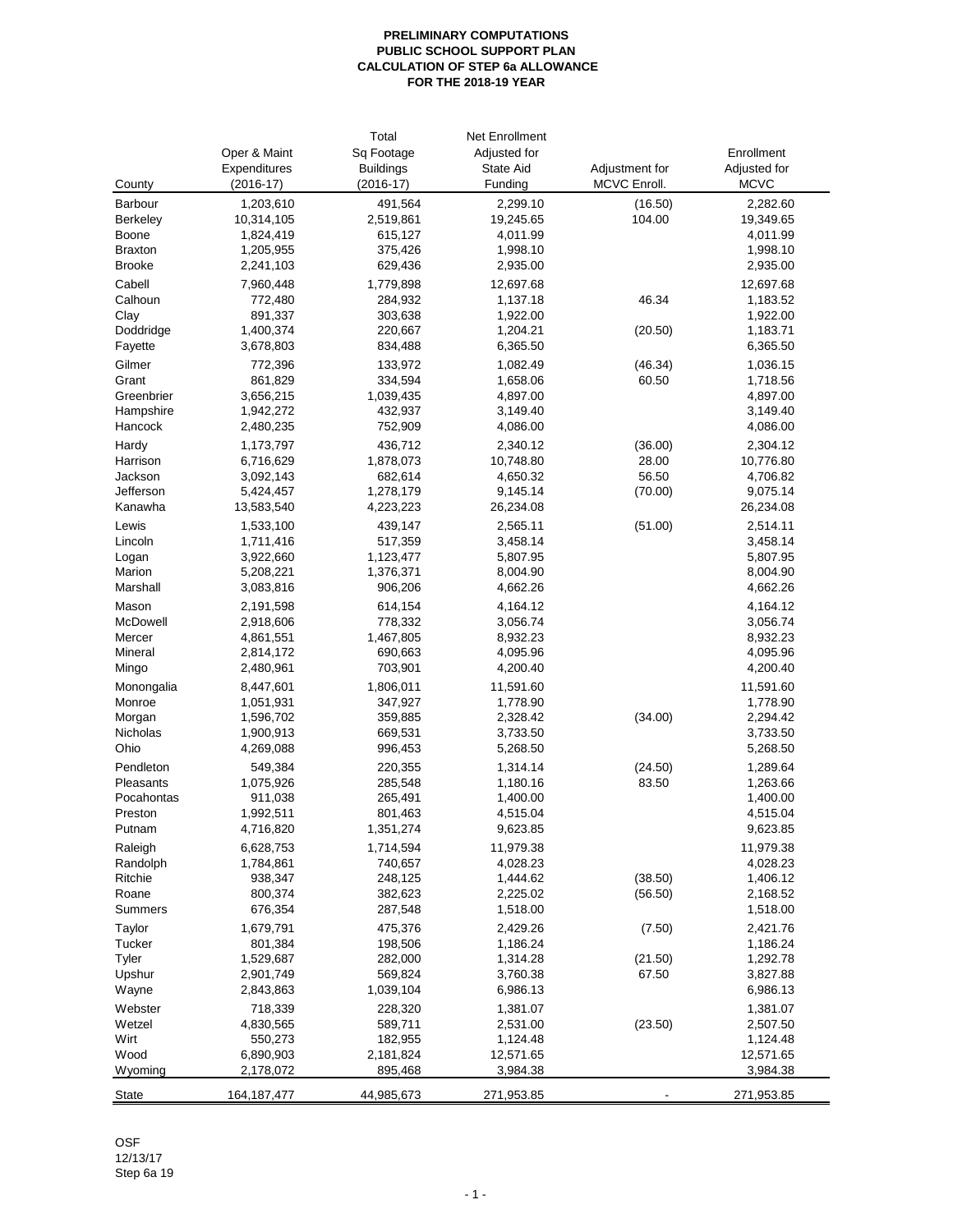## **PRELIMINARY COMPUTATIONS PUBLIC SCHOOL SUPPORT PLAN CALCULATION OF STEP 6a ALLOWANCE FOR THE 2018-19 YEAR**

| County           | Sq. Ft./<br>Student | Oper & Maint<br>Expenditure/<br>Sq. Ft. | Gross Allow.<br>@ State Avg.<br>Sq. Ft./Student &<br>Exp/Sq. Ft. | Applicable<br>Percent | Total<br>Allowance<br>Step 6a |
|------------------|---------------------|-----------------------------------------|------------------------------------------------------------------|-----------------------|-------------------------------|
|                  |                     |                                         |                                                                  |                       |                               |
| Barbour          | 215.35              | 2.450                                   | 1,378,195                                                        | 70.25%                | 968,182                       |
| Berkeley         | 130.23              | 4.090                                   | 11,682,991                                                       | 70.25%                | 8,207,301                     |
| Boone            | 153.32              | 2.970                                   | 2,422,371                                                        | 70.25%                | 1,701,716                     |
| <b>Braxton</b>   | 187.89              | 3.210                                   | 1,206,419                                                        | 70.25%                | 847,509                       |
| <b>Brooke</b>    | 214.46              | 3.560                                   | 1,772,103                                                        | 70.25%                | 1,244,902                     |
| Cabell           | 140.18              | 4.470                                   | 7,666,640                                                        | 70.25%                | 5,385,815                     |
| Calhoun          | 240.75              | 2.710                                   | 714,589                                                          | 70.25%                | 501,999                       |
| Clay             | 157.98              | 2.940                                   | 1,160,471                                                        | 70.25%                | 815,231                       |
| Doddridge        | 186.42              | 6.350                                   | 714,704                                                          | 70.25%                | 502,080                       |
| Fayette          | 131.10              | 4.410                                   | 3,843,381                                                        | 70.25%                | 2,699,975                     |
| Gilmer           | 129.30              | 5.770                                   | 625,610                                                          | 70.25%                | 439,491                       |
| Grant            | 194.69              | 2.580                                   | 1,037,637                                                        | 70.25%                | 728,940                       |
| Greenbrier       | 212.26              | 3.520                                   | 2,956,725                                                        | 70.25%                | 2,077,099                     |
| Hampshire        | 137.47              | 4.490                                   | 1,901,554                                                        | 70.25%                | 1,335,842                     |
| Hancock          | 184.27              | 3.290                                   | 2,467,057                                                        | 70.25%                | 1,733,108                     |
| Hardy            | 189.54              | 2.690                                   | 1,391,188                                                        | 70.25%                | 977,310                       |
| Harrison         | 174.27              | 3.580                                   | 6,506,849                                                        | 70.25%                | 4,571,061                     |
| Jackson          | 145.03              | 4.530                                   | 2,841,898                                                        | 70.25%                | 1,996,433                     |
| Jefferson        | 140.84              | 4.240                                   | 5,479,416                                                        | 70.25%                | 3,849,290                     |
| Kanawha          | 160.98              | 3.220                                   | 15,839,692                                                       | 70.25%                | 11,127,384                    |
| Lewis            | 174.67              | 3.490                                   | 1,517,977                                                        | 70.25%                | 1,066,379                     |
| Lincoln          | 149.61              | 3.310                                   | 2,087,968                                                        | 70.25%                | 1,466,798                     |
| Logan            | 193.44              | 3.490                                   | 3,506,741                                                        | 70.25%                | 2,463,486                     |
| Marion           | 171.94              | 3.780                                   | 4,833,223                                                        | 70.25%                | 3,395,339                     |
| Marshall         | 194.37              | 3.400                                   | 2,814,993                                                        | 70.25%                | 1,977,533                     |
| Mason            | 147.49              | 3.570                                   | 2,514,225                                                        | 70.25%                | 1,766,243                     |
| McDowell         | 254.63              | 3.750                                   | 1,845,608                                                        | 70.25%                | 1,296,540                     |
| Mercer           | 164.33              | 3.310                                   | 5,393,126                                                        | 70.25%                | 3,788,671                     |
| Mineral          | 168.62              | 4.070                                   | 2,473,073                                                        | 70.25%                | 1,737,334                     |
| Mingo            | 167.58              | 3.520                                   | 2,536,130                                                        | 70.25%                | 1,781,631                     |
|                  |                     |                                         |                                                                  |                       |                               |
| Monongalia       | 155.80              | 4.680                                   | 6,998,808                                                        | 70.25%                | 4,916,663                     |
| Monroe           | 195.59              | 3.020                                   | 1,074,070                                                        | 70.25%                | 754,534                       |
| Morgan           | 156.85              | 4.440                                   | 1,385,332                                                        | 70.25%                | 973,196                       |
| Nicholas<br>Ohio | 179.33              | 2.840<br>4.280                          | 2,254,224                                                        | 70.25%                | 1,583,592                     |
|                  | 189.13              |                                         | 3,181,031                                                        | 70.25%                | 2,234,674                     |
| Pendleton        | 170.87              | 2.490                                   | 778,663                                                          | 70.25%                | 547,011                       |
| Pleasants        | 225.97              | 3.770                                   | 762,976                                                          | 70.25%                | 535,991                       |
| Pocahontas       | 189.64              | 3.430                                   | 845,296                                                          | 70.25%                | 593,820                       |
| Preston          | 177.51              | 2.490                                   | 2,726,104                                                        | 70.25%                | 1,915,088                     |
| Putnam           | 140.41              | 3.490                                   | 5,810,717                                                        | 70.25%                | 4,082,029                     |
| Raleigh          | 143.13              | 3.870                                   | 7,232,946                                                        | 70.25%                | 5,081,145                     |
| Randolph         | 183.87              | 2.410                                   | 2,432,177                                                        | 70.25%                | 1,708,604                     |
| Ritchie          | 176.46              | 3.780                                   | 848,991                                                          | 70.25%                | 596,416                       |
| Roane            | 176.44              | 2.090                                   | 1,309,316                                                        | 70.25%                | 919,794                       |
| Summers          | 189.43              | 2.350                                   | 916,543                                                          | 70.25%                | 643,871                       |
| Taylor           | 196.29              | 3.530                                   | 1,462,219                                                        | 70.25%                | 1,027,209                     |
| Tucker           | 167.34              | 4.040                                   | 716,232                                                          | 70.25%                | 503,153                       |
| Tyler            | 218.13              | 5.420                                   | 780,559                                                          | 70.25%                | 548,343                       |
| Upshur           | 148.86              | 5.090                                   | 2,311,209                                                        | 70.25%                | 1,623,624                     |
| Wayne            | 148.74              | 2.740                                   | 4,218,107                                                        | 70.25%                | 2,963,220                     |
| Webster          | 165.32              | 3.150                                   | 833,867                                                          | 70.25%                | 585,792                       |
| Wetzel           | 235.18              | 8.190                                   | 1,513,986                                                        | 70.25%                | 1,063,575                     |
| Wirt             | 162.70              | 3.010                                   | 678,942                                                          | 70.25%                | 476,957                       |
| Wood             | 173.55              | 3.160                                   | 7,590,547                                                        | 70.25%                | 5,332,359                     |
| Wyoming          | 224.74              | 2.430                                   | 2,405,701                                                        | 70.25%                | 1,690,005                     |
|                  |                     |                                         |                                                                  |                       |                               |
| <b>State</b>     | 165.42              | 3.650                                   | 164,201,117                                                      |                       | 115,351,287                   |